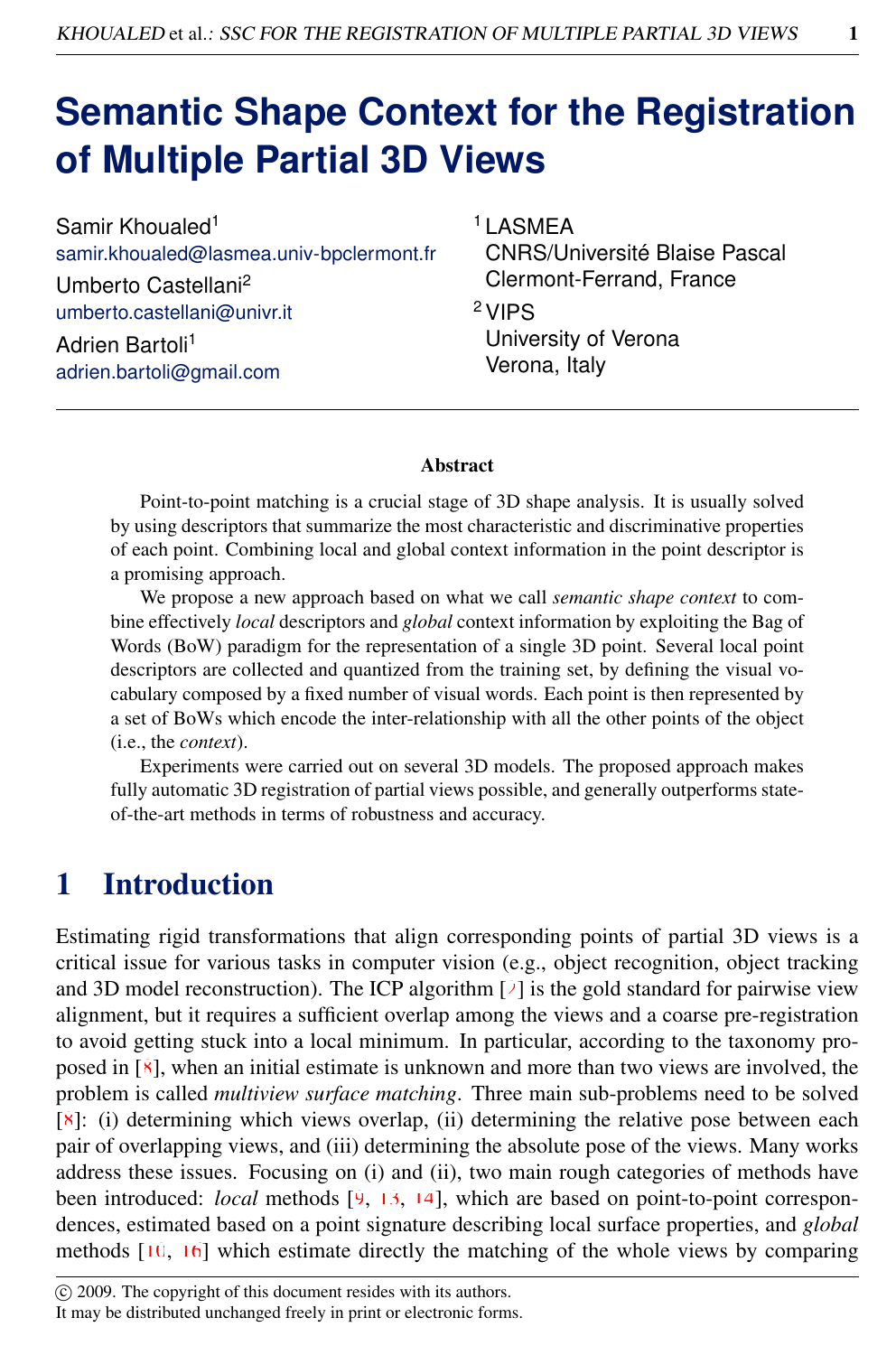global surface characteristics. Combining local and global information is a promising approach, but only few methods use this strategy, to the best of our knowledge (see [12], for an extensive overview of 3D shape matching methods). An interesting and effective approach has been proposed in [7], which is an extension of the so called *shape context* [1] to the 3D domain. Shape context encodes the distribution over relative positions of a fixed point with all the other points of the shape. In this fashion, it summarizes the global shape in a rich local descriptor  $[1]$ . Besides, other approaches have been proposed  $[7, 9, 13, 14]$ . In the seminal work [9], the *Spin Images* were introduced as the 3D histogram of distances of neighbouring points from the normal vector and the tangent plane. In [13] an automatic method for correspondence establishment is proposed, by converting the views into multidimensional table representations, namely *tensors*. In [14] a geometric scale-space analysis of 3D models has been proposed from which a scale-dependent local shape descriptor is derived.

In this paper, we improve the basic idea of the shape context by combining local descriptors with the Bag-of Words (BoW) paradigm. We focus on the problem of multiview surface matching by addressing the early two above-described sub-problems. The proposed point description and matching approach is based on the following steps:

- 1. Local points description. Several local point descriptors are computed in order to capture the local shape variation in the point neighborhood  $[9, 15]$ .
- 2. Visual vocabulary construction. The set of point descriptors collected from all the views of the same model are properly clustered in order to obtain a fixed number of 3D visual *words* (i.e., the set of cluster centroids) [4].
- 3. Context definition. Each local descriptor is assigned to a visual word, and a BoW representation is defined by counting the number of points assigned to each word. In particular, for a fixed point its context is defined as the set of BoWs computed on several regions which are defined by concentric shells centered on the fixed point itself.
- 4. Point matching. The matching between two points is computed by comparing their respective signatures and by taking into account the different kinds of descriptors. Both the *local* and *contextual* contributions are considered.

The main idea of this approach consists in the fact that the proposed context encodes not only the spatial relationship between points, but also their 'class' w.r.t. each local descriptor (i.e., points associated to the same cluster belong to the same class). We thus call this new representation *Semantic Shape Context* (SSC) (we use the term "semantic" to emphasize the fact that we learn the local shape of the point), where here the semantic is inferred by the point classification. It is worth noting that the choice of local point descriptors is not the focus of this work, since in principle any set of local descriptors can be used and cast in the proposed context. The effectiveness of the SSC is shown by proposing a multiview surface matching framework which implements a fully automatic model registration pipeline.

**Roadmap.** This paper is organized as follows. Section [2](#page-2-0) introduces the idea of SSC by describing the proposed approach to organize several descriptors into a compact point context. Section [3](#page-5-0) gives details on the implemented multiview surface matching strategy. Section [4](#page-5-1) shows exhaustive results and finally, conclusions are drawn in Section [5.](#page-7-0)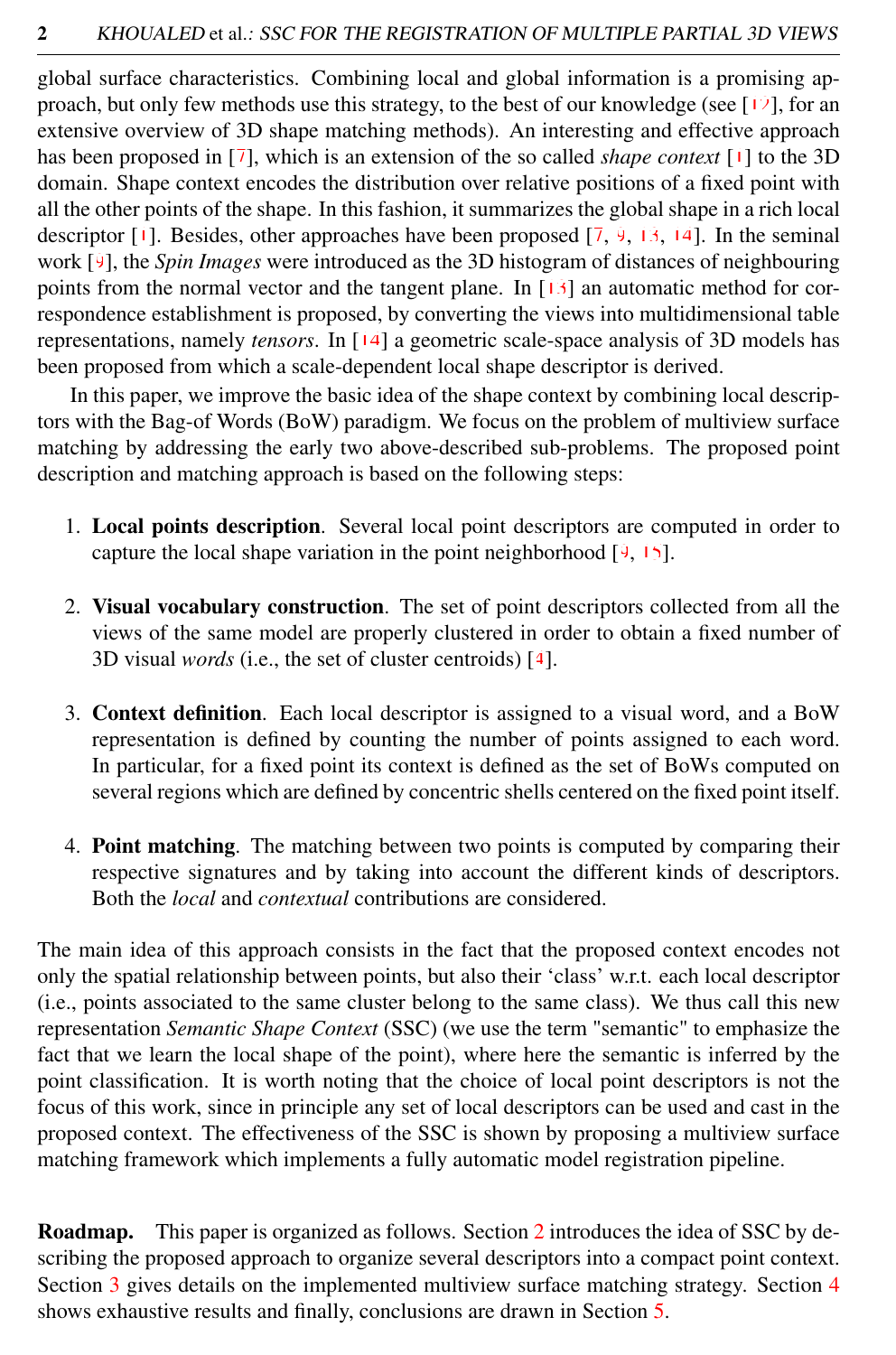## <span id="page-2-0"></span>2 Point description and matching

The proposed approach is based on the four main components described in the introduction. Note that few and significant points are selected from each partial 3D view using the method proposed in  $\lceil 3 \rceil$ , which extends the approach for salient point detection to the 3D domain. We thus process only a reduced number of *salient* points. Note that few and significant points are selected from each partial 3D view using the method proposed in  $[3]$ , which exploits saliency measurements on meshes according to perceptual principles based on the extension of scale theory onto the 3D domain. In practice the salience measures how much a surface point is displaced after Gaussian filtering at different scales, and only points with local maximal saliency at different scales are detected. We thus process only a reduced number of salient points.

#### 2.1 Local point description

Local descriptors aim at capturing local geometric properties in the neighborhood of a given point. In general, robustness against noise and invariance against rigid transformations are sought characteristics to robustify the matching. In this paper, starting from a set of oriented points (i.e., point with normal  $[15]$ ), we focus on the following geometric measures to compute the descriptors for each feature point:

• **Shape Index** *si* [15]. The Shape Index is defined as:

$$
si = -\frac{2}{\pi} \arctan\left(\frac{k_1 + k_2}{k_1 - k_2}\right) \quad k_1 > k_2
$$

where  $k_1, k_2$  are the principal curvatures of a generic vertex. The Shape Index varies  $\ln$  [−1,1] and provides a local categorization of the shape into primitive forms such as spherical cap and cup, rut, ridge, trough, or saddle [15].

• Beta Value *bv*. The Beta Value of vertex *p* is represented by the projection of the nearby vertex *v* to the normal  $\vec{n}_p$  at *p*. In practice it is the distance between the surface point *v* and the plane identified by  $\vec{n}_p$ .

Finally, those two measurements are collected and accumulated separately onto concentric shells, centered on the feature point. This gives three-dimensional histograms  $L_{si}(i, j)$ and  $L_{bv}(i, j)^1$  $L_{bv}(i, j)^1$ , where  $i \in [1, ..., N]$ ,  $j \in [1, ..., M]$  are the indices which identify the quantized geometric measures and the distance from the salient point, respectively.

### 2.2 Visual vocabulary construction

The proposed approach for learning point context is inspired from the BoW framework for textual document classification and retrieval. To this aim, a text is represented as an unordered collection of words, disregarding grammar and even word order. The extension of BoW to visual data requires one to build a *visual vocabulary*, i.e., a set of the visual analog of words. As for the 2D domain  $[4]$ , the visual words are obtained by clustering local point descriptors (i.e., the visual words are the cluster centroids). In practice, the clustering defines a vector quantization of the whole point descriptor space, composed of all the feature

<span id="page-2-1"></span><sup>&</sup>lt;sup>1</sup>In practice  $L_{bv}(i, j)$  is the Spin Image [9].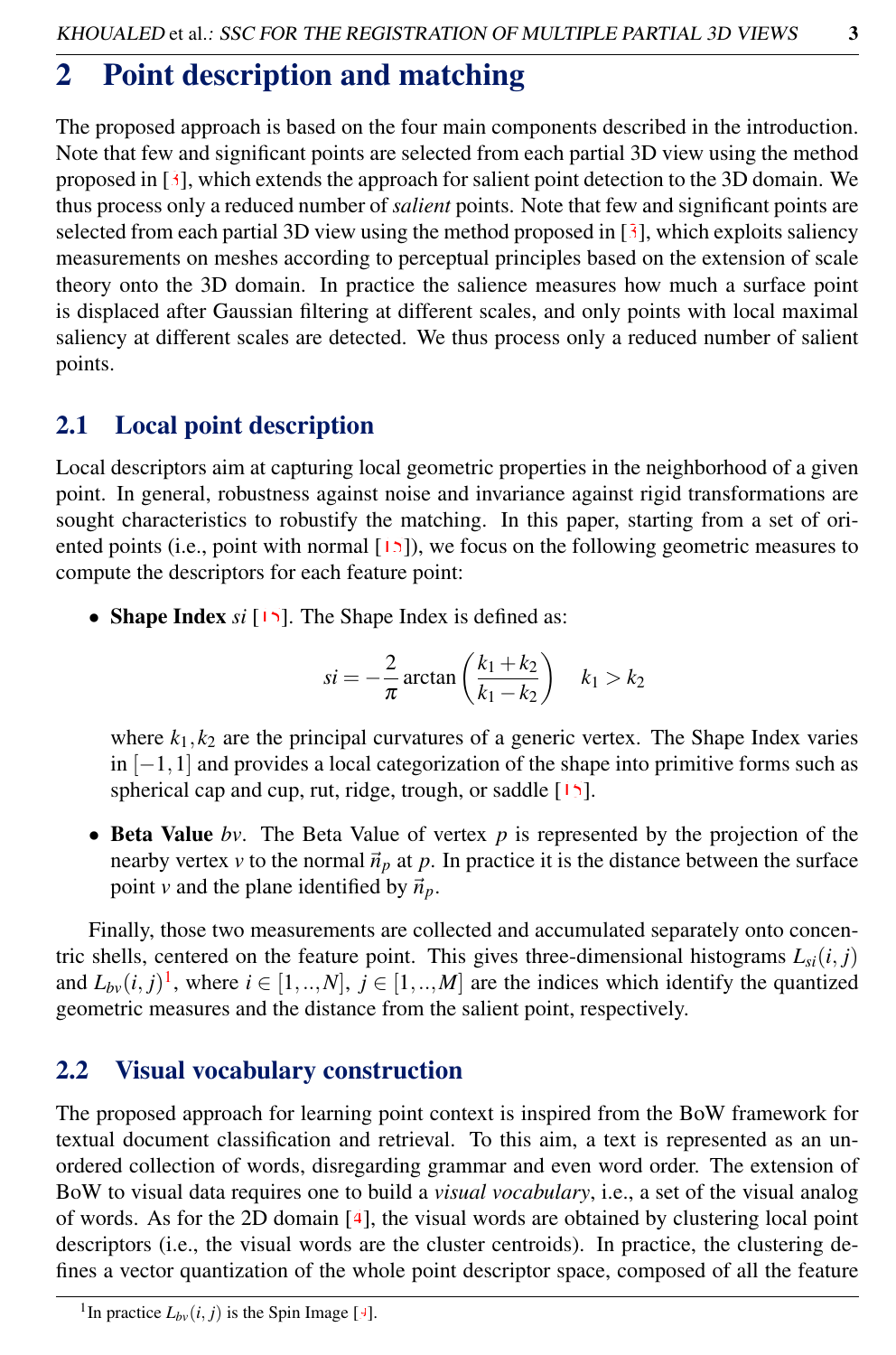

<span id="page-3-0"></span>Figure 1: Selected points (left), the neighborhood of each point (center), and the point classification (right).

points extracted from all the views (i.e., the training set). In order to obtain the clustering, the *K*-means algorithm is employed [5]. The number of visual words is defined by fixing the parameter  $K$ . In this fashion, each point can be easily classified by assigning to it the visual word associated to the closest cluster centroid. Note that in our case, as in [4], the point classification is carried out by an unsupervised learning approach [5], but that more sophisticated classification techniques could be used. Figure [1](#page-3-0) shows the selected points, the neighborhood of each point, and the point classification on a toy example. Similar points are assigned to the same visual word.

#### 2.3 Context definition and global point description

Given one salient point, several sub-regions are defined by concentric shells, as for the Shape Context<sup>[2](#page-3-1)</sup> [1]. Therefore, a BoW representation is defined for each sub-region by counting the number of points assigned to each word. Finally, the set of BoWs composes the SSC. Figure [2](#page-4-0) shows an example of this phase.

The SSC is computed for each kind of descriptor by defining  $SSC_{si}(u, v)$  and  $SSC_{bv}(u, v)$ , where  $u \in [1, ..., R]$ ,  $v \in [1, ..., K]$  are the indices which identify the distance from the salient point and visual word, respectively. Note that in this case the region of influence is extended to the whole shape, by summarizing the global shape from the 'point of view' of the salient point.

Finally, the global point descriptor is defined by a vector  $G_{pd} = [L_{si}, L_{bv}, SSC_{si}, SSC_{bv}]$ concatening the contribution of both, local descriptors and SSCs.

#### 2.4 Point matching

Point matching between two points  $P_1$  and  $P_2$  is carried out by comparing their respective global point descriptors  $G_{pd}^1$  and  $G_{pd}^2$  using standard metric for histograms (i.e., the  $\chi^2$  distance). A composite error function is defined to take into account the multiple components of *Gpd*. In particular the error of the local description part is defined as:

<span id="page-3-2"></span>
$$
EI_h(L_h^1, L_h^2) = \sum_{i=1}^N \sum_{j=1}^N \frac{(L_h^1(i, j), L_h^2(i, j))^2}{(L_h^1(i, j) + L_h^2(i, j))}.
$$
 (1)

where  $h \in \{si, bv\}$ . Similarly, the error for the SSC is computed as:

$$
Essc_h(SSC_h^1, SSC_h^2) = \sum_{u=1}^R \sum_{v=1}^K \omega(u) \cdot \frac{(SSC_h^1(u, v), SSC_h^2(u, v))^2}{(SSC_h^1(u, v) + SSC_h^2(u, v))}.
$$
 (2)

<span id="page-3-1"></span><sup>2</sup>Here the space is not split in sectors as in  $\left[1, 7\right]$  due to the instability of defining a full local reference system.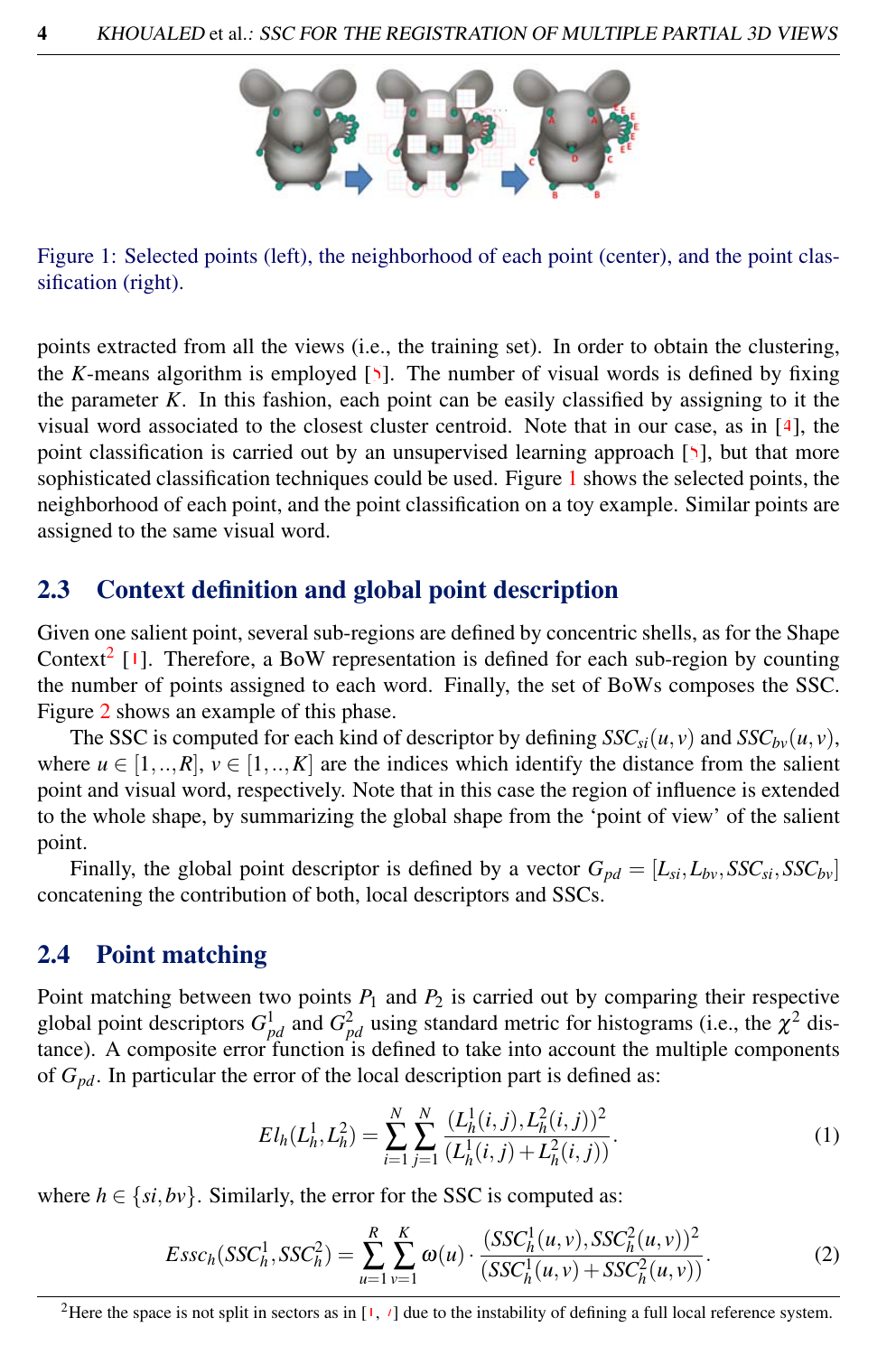

<span id="page-4-0"></span>Figure 2: Context definition for a given point (colored in blue). Three sub-regions are identified by three shells. The BoW representation is computed for each shell. The set of three BoWs forms the SSC.

again with  $h \in \{si, bv\}$ . Note that here a new weight function  $\omega(\cdot)$  has been introduced which is related to the sub-regions identified by  $u$ . The idea is to increase the influence of close regions and vice-versa. This approach is especially useful in the context of partial view matching since furthest points are likely to be occluded. More details on  $\omega(\cdot)$  are given in Section [3.1.](#page-5-2)

Finally, the final error of point-to-point matching is given by

<span id="page-4-1"></span>
$$
E = \alpha_{l_{si}} E l_{si} + \alpha_{l_{bv}} E l_{bv} + \alpha_{ssc_{si}} E s s c_{si} + \alpha_{ssc_{bv}} E s s c_{bv}.
$$
\n(3)

where the  $\alpha$  are the contribution weights. We have introduced such weights because in principle we should need to tune them in order to balance properly the contribution of each term and possibly normalize the effect of different numerical ranges of the various error components. In practice we find good results with equal weights:

<span id="page-4-2"></span>
$$
\alpha_{l_{si}} = \alpha_{l_{bv}} = \alpha_{ssc_{si}} = \alpha_{ssc_{bv}} = 0.25 \tag{4}
$$

Note that, as we already mentioned before, both the local and contextual contributions are considered.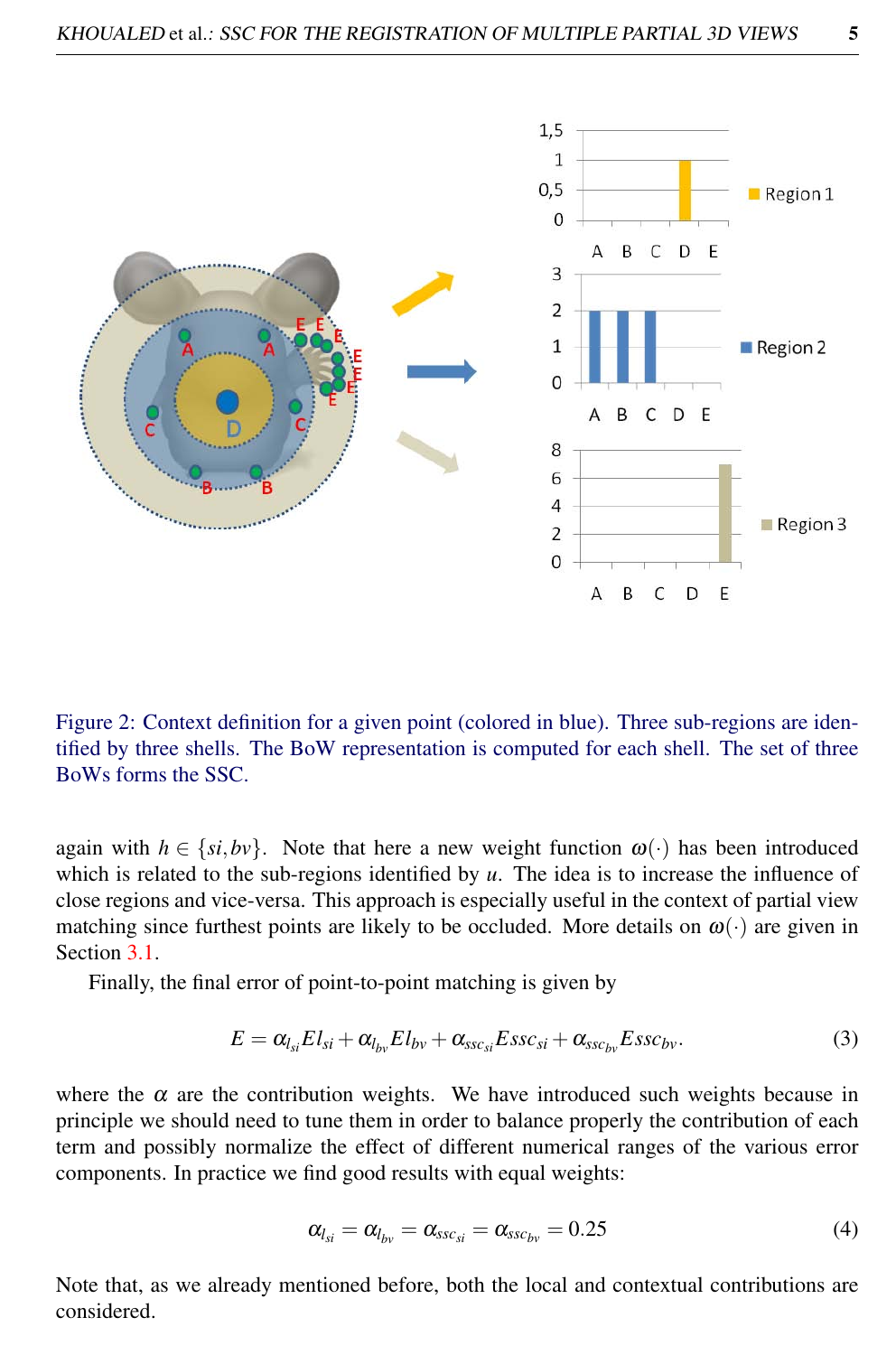### <span id="page-5-0"></span>3 Multiview surface matching

In this section we test the effectiveness of the proposed point descriptor to address the problem of multiview surface matching. As customary [8], registration is carried out pairwise first, and then a simple strategy for treating multiple views is implemented.

#### <span id="page-5-2"></span>3.1 Pairwise registration

We propose our point matching strategy to solve robustly the issue of pairwise view prealignment. Given a pair of 3D views, salient-point-correspondence estimation is carried out by comparing the descriptors of each salient point of the first view, with all the salient points of the second view. In this fashion a graph of point-to-point similarities is built and the correspondences are estimated by a bipartite graph matching algorithm  $[5]$ . Note that in this case, to compute the total error between two points (*i.e.*, equation. [\(3\)](#page-4-1)), the weighting function  $\omega(\cdot)$  of equation. [\(2\)](#page-3-2) is defined as a Gaussian function. In order to estimate the scale, we choose the scale value  $\sigma_{best}$  which minimizes the pairwise registration error<sup>[3](#page-5-3)</sup>. To this aim we implement a greedy approach evaluating a range of values  $\sigma_s \in I$ , which are fixed in order to allow the SSC to be influenced from the whole view to a small neighborhood.

In order to remove possible wrong correspondences, the standard RANSAC algorithm is implemented. It imposes the rigid constraint among the two views [6]. The output of RANSAC provides the final salient-point-correspondences which are used to estimate the pre-alignment.

#### 3.2 Treating multiple views

The extension of the registration to multiple views requires the estimation of the pairwise overlap to determine the pairs of views that can be registered  $[8]$ . To this aim we build the *registration matrix*  $M_{x,y}$  which stores the registration error between each pair of views  $V_x$ and *V<sup>y</sup>* after the pre-alignment. Moreover, for each pairwise registration we store also the estimation of best scale  $\sigma_{best}^{x,y}$ . In fact, the underlying idea is that the magnitude of  $\sigma_{best}^{x,y}$  can be used as an estimate of the overlap between  $V_x$  and  $V_y$  (i.e., the larger  $\sigma_{best}^{x,y}$  the larger the overlap between  $V_x$  and  $V_y$ ). Therefore, we propose a strategy for estimating the best pairs of views to be registered. We binarize the matrix  $M_{x,y}$  by using a threshold  $\approx 0.05$  from the mean registration error. Then we estimate the best path which connects all the views and maximize the sum of values  $\sigma_{best}^{x,y}$  (*i.e.*, similar to [14] by maximum spanning tree). Finally, the registrations of the selected pairs are refined by ICP  $[2]$  and all the views are put to the global reference system by simply concatenating subsequent pairwise rigid transformations.

### <span id="page-5-1"></span>4 Results

We performed our experiments on range data obtained from The Stuttgart Range Image Database<sup>[4](#page-5-4)</sup> by using range images of different types. We used several models with various features, planar surfaces, symmetries and curvatures. In our experiments, the scale of our

<span id="page-5-3"></span><sup>&</sup>lt;sup>3</sup>The registration error is computed by the summing the residual errors of all corresponding points between the two views after the pre-alignment, where the correspondences are computed by closest point.

<span id="page-5-4"></span><sup>4</sup>University of Stuttgart, http://range.informatik.uni-stuttgart.de/htdocs/html/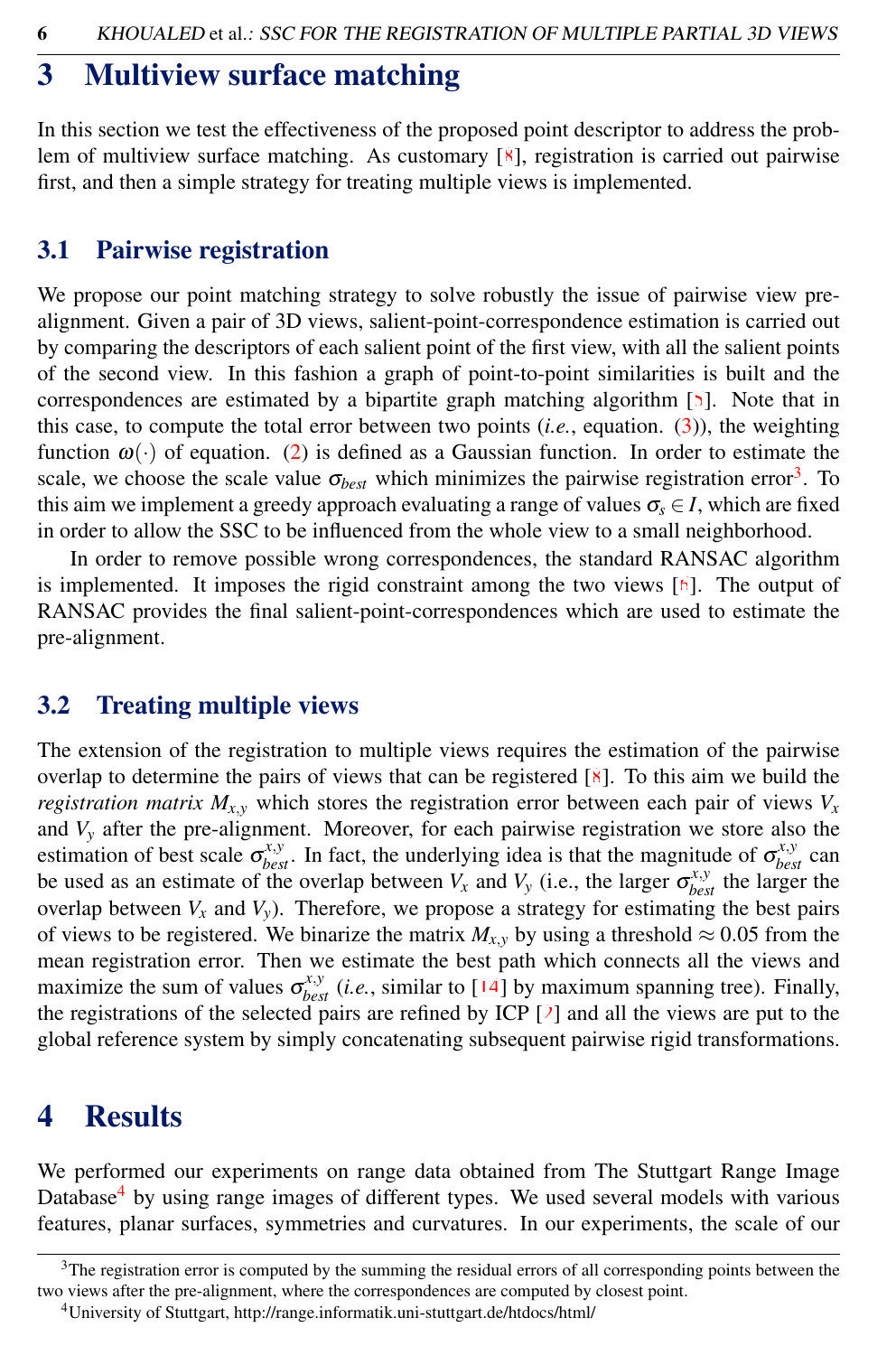descriptor was automatically adjusted,  $\sigma_s \in \{0.1, 0.6, 1.1, 1.6, \ldots, 4.6\}$  and the other parameters kept constant. The experiments have shown, in contrast to the *Spin Image* and 3*D Shape Context* descriptors, that the setting for all but the scale parameter does not affect the performance of our descriptor . Therefore, setting only one parameter is easily done in practice. The most important parameter, *the number of visual word* was set to  $K = 50$ , which is an estimate of the number of salient points per view. The proposed descriptor was tested with two geometric measures, (1) *shape index* and (2) *beta value*. The four components were weighted to contribute equally (*i.e.*, equation. [\(4\)](#page-4-2)).

The descriptor was evaluated according to the *alignment error*. We define it as the residual error obtained after applying RANSAC-based and ICP-based alignment. Our test proceeds by computing the registration matrix  $M_{x,y}$  that contains the alignment error for each pair of views among given sets of range images (in our case, we used 16 views of each model). We select the best  $\sigma_s$  denoted  $\sigma_{best}$  by inspecting the RANSAC alignment error. We record the corresponding RANSAC and ICP alignment errors as well as the associated transformation. We find the best path of a weighted graph (*i.e.*, the registration matrix  $M_{X,y}$ ) by using the *maximum spanning tree* algorithm. Figure [3](#page-7-1) illustrates the results of our descriptor with 16 views of 4 models (Bunny, Bull, Dino and Dragon). It is easy to notice the considerable difference in the approximate pairwise registration (*i.e.*, RANSAC-based) obtained with our descriptor compared to those obtained by *spin image* and 3*D shape context*. Moreover, Figure [3](#page-7-1) shows that *spin image* and 3*D shape context* failed in many cases to give an accurate enough pre-alignment (*i.e.*, cases where the pre-alignment error is higher than  $\approx 0.2$ ). Our results are more accurate and they can be directly refined by any ICP-based registration algorithm. These results justify our claim that our descriptor contain rich discriminative information. That is the main reason for the lack of accuracy of the other descriptors.

In order to demonstrate the robustness of our descriptor according to the overlap area, we computed the best scale  $\sigma_{best}$  for each pairwise alignment. The corresponding alignment error is reported. We use 'large','medium', or 'small' to define the amount of overlap which is proportionally estimated from  $\sigma_{best}$  (*i.e.*, the larger  $\sigma_{best}$  the larger the overlap). The computed pre-alignment error for each pairwise view is compared with the corresponding *spin image* and also with 3*D shape context* values. Table [1](#page-8-0) summarizes the results. For each model we selected 4 different pairwise alignments according to the  $\sigma_{best}$  value (*i.e.*, large, medium, or small overlap). Note that the *spin image* and 3*D shape context* descriptors give more accurate alignments for large overlap. In contrast, for the small to medium overlaps, our descriptor seems to be significantly more accurate. The main reason of failure for the other approaches, is that they are based on a single source of information. Therefore, any small local surface deformation can produce a significant error on the resulting descriptor. This means that the error may come from the type of used information and may not be related to the descriptor representation (*i.e.*, histogram-like). In fact, there is no preferred information to build a descriptor that provides a high matching rate. Therefore, combining local descriptors with global context can resolve the ambiguities that may appear in each other (*e.g*., locally where a view has similar surface elements). By using multiple sources of information (*e.g*., here we used *shape index* and *beta value*), we can compensate for the apparent or intrinsic defect of one component (*e.g*., *beta value*) by retrieving information from another: local descriptor or global context. Another strong point in our approach is related to the relaxed constraints on the invariance rotation for the histogram implementation. It means that we can use a simplified histogram-like implementation. Therefore, we avoid a high loss of information  $[11]$  (*i.e.*, going from a 3D to a 2D representation) and gain more in robustness. The mentioned arguments may explain the superior performance of our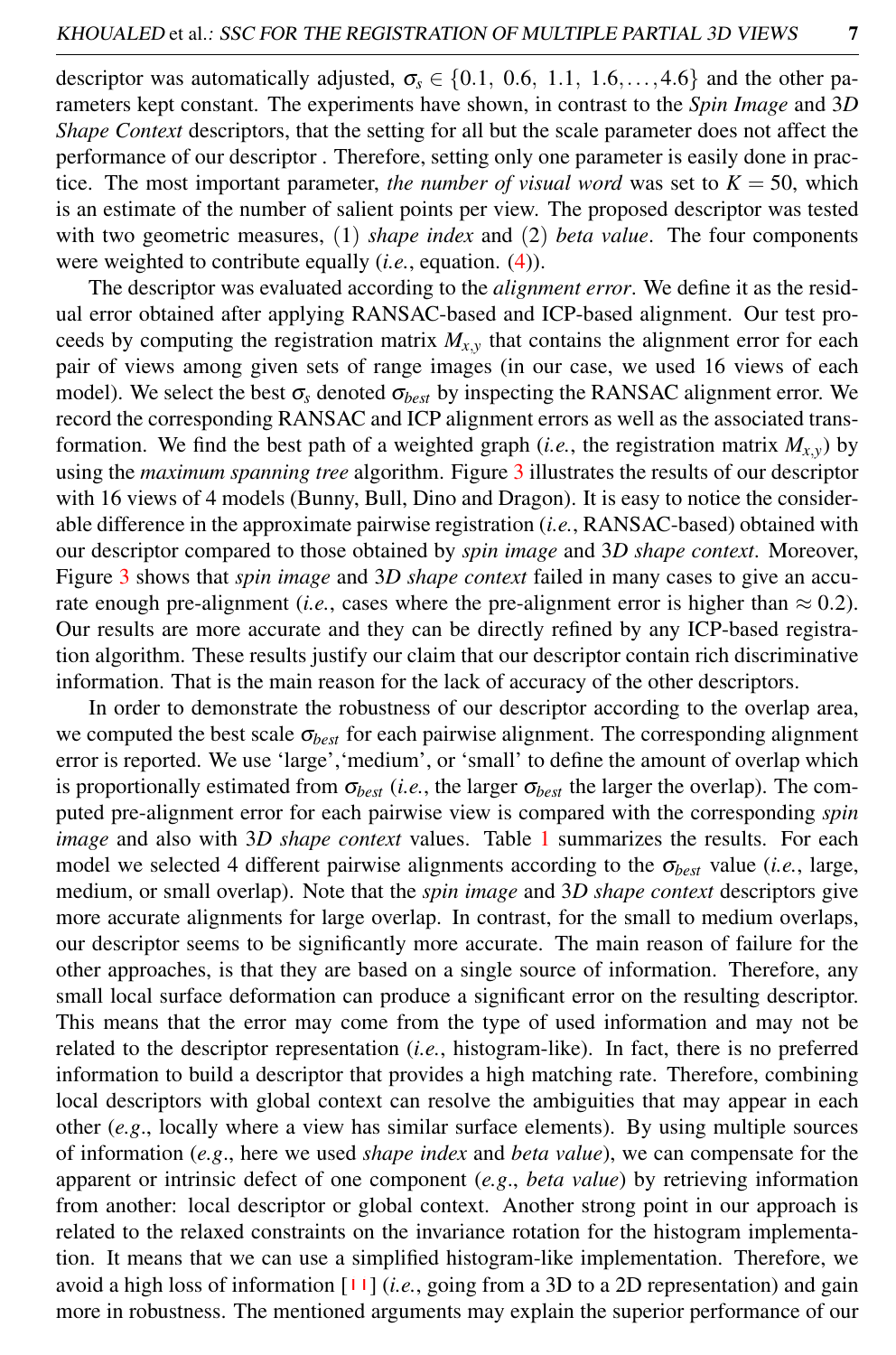

<span id="page-7-1"></span>Figure 3: Comparison of pairwise alignment errors obtained by our descriptor with those obtained with *spin image* and 3*D shape context*. Note: the number of bins of *spin image* is  $10 \times 10$  whereas the number of bins of 3*D shape context* is  $10 \times 10 \times 10$ . For each model: Left: RANSAC alignment error (*i.e.*, pre-alignment error), Right: ICP alignment error. The *x* axis shows the pairwise alignment with a reference view ordered from 1 to 15 (*i.e.*, we used 16 views of each model).

approach in the case of small overlap illustrated in Table [1.](#page-8-0)

Finally, we conducted an automatic multiple views registration. We tested a collection of 10 models, consisting of 16 views of each model. Note that those views are chosen in such a way that ICP would diverge by requiring a robust pre-aligning strategy. Figure [4](#page-9-0) shows the results of 4 models. Note that the registered models (second and third columns of each row) were further refined with an ICP-based algorithm. The registered models in the second and third columns of each row do not have noticeable defects. This means that the approximate alignment (*i.e.*, with the RANSAC-based algorithm) obtained is very accurate and can be directly and successfully refined with an ICP-based algorithm<sup>[5](#page-7-2)</sup>.

<span id="page-7-2"></span><span id="page-7-0"></span><sup>5</sup>An ICP-based algorithm requires a sufficient overlap among the views and a coarse pre-registration to avoid getting stuck into a local minimum.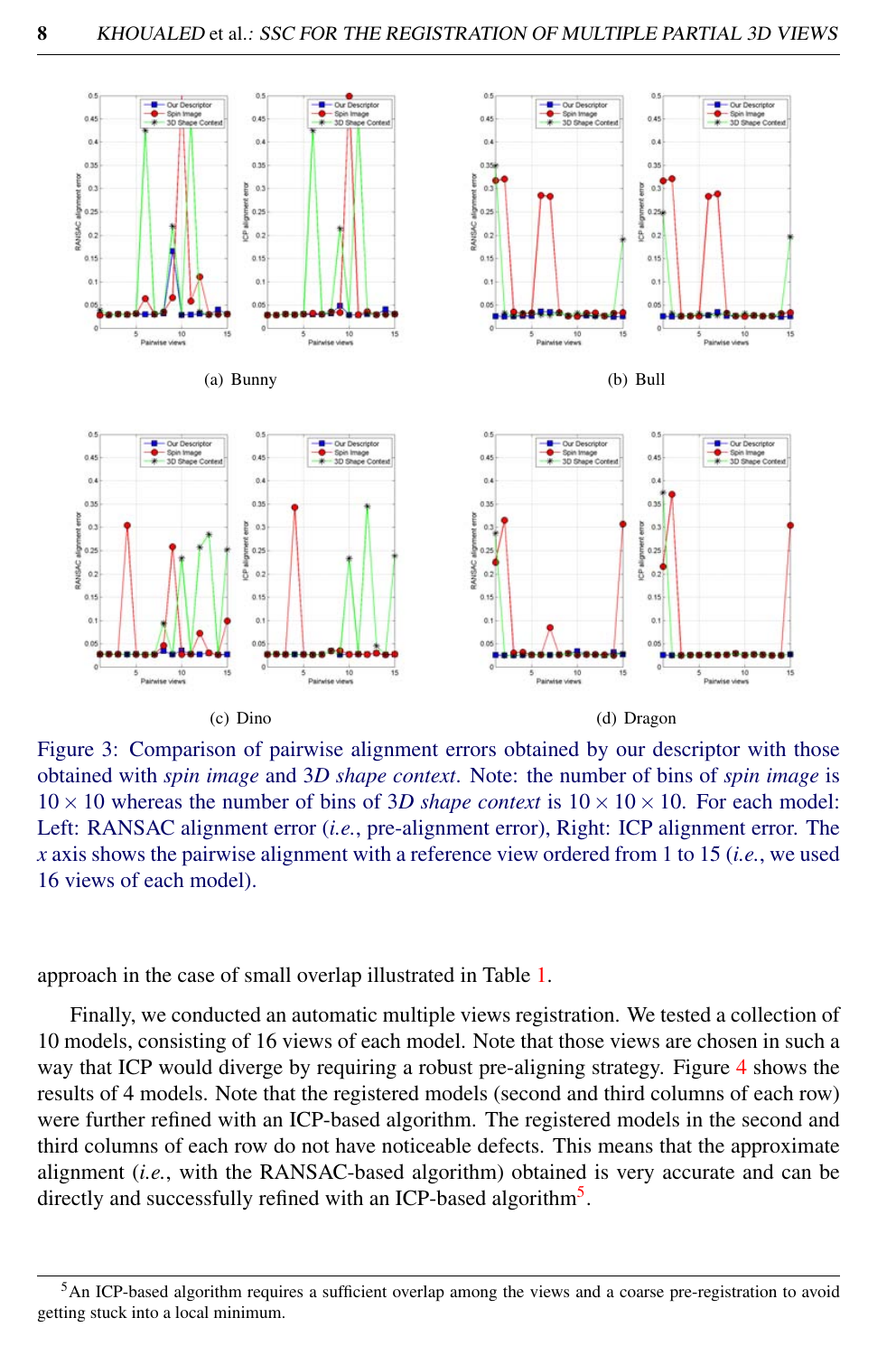(a) Bunny

|                    |                 |         | RANSAC alignment error |                   |                         |
|--------------------|-----------------|---------|------------------------|-------------------|-------------------------|
| Pairwise alignment | $\sigma_{best}$ | overlap | <b>Our Descriptor</b>  | <b>Spin Image</b> | <b>3D Shape Context</b> |
| $08 \leftarrow 07$ | 3.1             | large   | 0.0310                 | 0.0283            | 0.0388                  |
| $14 \leftarrow 12$ | 1.6             | medium  | 0.0292                 | 0.0583            | 0.4479                  |
| $03 \leftarrow 02$ | 0.6             | small   | 0.0301                 | 0.0637            | 0.4248                  |
| $09 - 10$          | 4.6             | large   | 0.0284                 | 0.0306            | 0.0304                  |

|                    |                 |         | RANSAC alignment error |                   |                         |
|--------------------|-----------------|---------|------------------------|-------------------|-------------------------|
| Pairwise alignment | $\sigma_{best}$ | overlap | <b>Our Descriptor</b>  | <b>Spin Image</b> | <b>3D Shape Context</b> |
| $07 \leftarrow 08$ | 0.1             | small   | 0.0256                 | 0.3168            | 0.3489                  |
| $11 \leftarrow 12$ | 4.1             | large   | 0.0260                 | 0.0329            | 0.0333                  |
| $16 \leftarrow 02$ | 1.6             | medium  | 0.0267                 | 0.0323            | 0.0299                  |
| $09 \leftarrow 10$ | 3.6             | large   | 0.0256                 | 0.0348            | 0.0256                  |

| $\mathfrak{c}$ , $\mathfrak{c}$ , $\mathfrak{c}$ |                 |         |                        |                   |                         |
|--------------------------------------------------|-----------------|---------|------------------------|-------------------|-------------------------|
|                                                  |                 |         | RANSAC alignment error |                   |                         |
| Pairwise alignment                               | $\sigma_{best}$ | overlap | <b>Our Descriptor</b>  | <b>Spin Image</b> | <b>3D Shape Context</b> |
| $16 \leftarrow 02$                               | 0.1             | small   | 0.0269                 | 0.0727            | 0.2568                  |
| $03 \leftarrow 04$                               | 3.6             | large   | 0.0271                 | 0.0260            | 0.0260                  |
| $02 \leftarrow 03$                               | 1.6             | medium  | 0.0275                 | 0.0301            | 0.2847                  |
| $07 - 08$                                        | 4.6             | large   | 0.0261                 | 0.0276            | 0.0277                  |

| ,,,,, |
|-------|
|       |

|  | (d) Dragon |
|--|------------|
|--|------------|

|                    |                 |         | RANSAC alignment error |                   |                         |
|--------------------|-----------------|---------|------------------------|-------------------|-------------------------|
| Pairwise alignment | $\sigma_{best}$ | overlap | <b>Our Descriptor</b>  | <b>Spin Image</b> | <b>3D Shape Context</b> |
| $04 \leftarrow 05$ | 4.1             | large   | 0.0263                 | 0.0263            | 0.0263                  |
| $13 \leftarrow 14$ | 2.1             | medium  | 0.0258                 | 0.2252            | 0.2869                  |
| $14 \leftarrow 15$ | 1.1             | small   | 0.0246                 | 0.3149            | 0.0247                  |
| $03 \leftarrow 04$ | 2.6             | medium  | 0.0258                 | 0.0846            | 0.0258                  |

<span id="page-8-0"></span>Table 1: The approximate pairwise alignment.

### 5 Conclusion

In this paper, we introduced a new approach to computing 3D point descriptors. This is based on combining local information with the corresponding shape context information by exploiting the Bag of Words (BoW) paradigm. We derived a novel descriptor robust to the overlap and extremely discriminative. Our *Semantic Shape Context* descriptor is effective yet simple to implement. It resolves the problem of pre-alignemnt (*i.e.*, approximate alignment by postapplication of a RANSAC-based method) which becomes accurate enough to be directly refined by an ICP-based registration method. We also introduced an approach to automatically estimate the overlap area. We used the scale for determining which views overlap. Based on the best scale, we find the best pairs of views to be registered to each other for fully automatic registration. Our experiments demonstrated the efficiency of our descriptor for the case of a small overlap. In the future, we will investigate our approach in the 2D domain.

### Acknowledgements

This paper was supported by the PRIN 2006 project 3-SHIRT and the Joint-Project INVIA.

### **References**

[1] S. Belongie, J. Malik, and J. Puzicha. Shape matching and object recognition using shape contexts. *IEEE Transactions on Pattern Analysis and Machine Intelligence*, 24 (4):509–522, 2002.

|  | ٠<br>N   |   |  |
|--|----------|---|--|
|  |          |   |  |
|  |          | I |  |
|  | ۰,<br>۰. |   |  |
|  |          |   |  |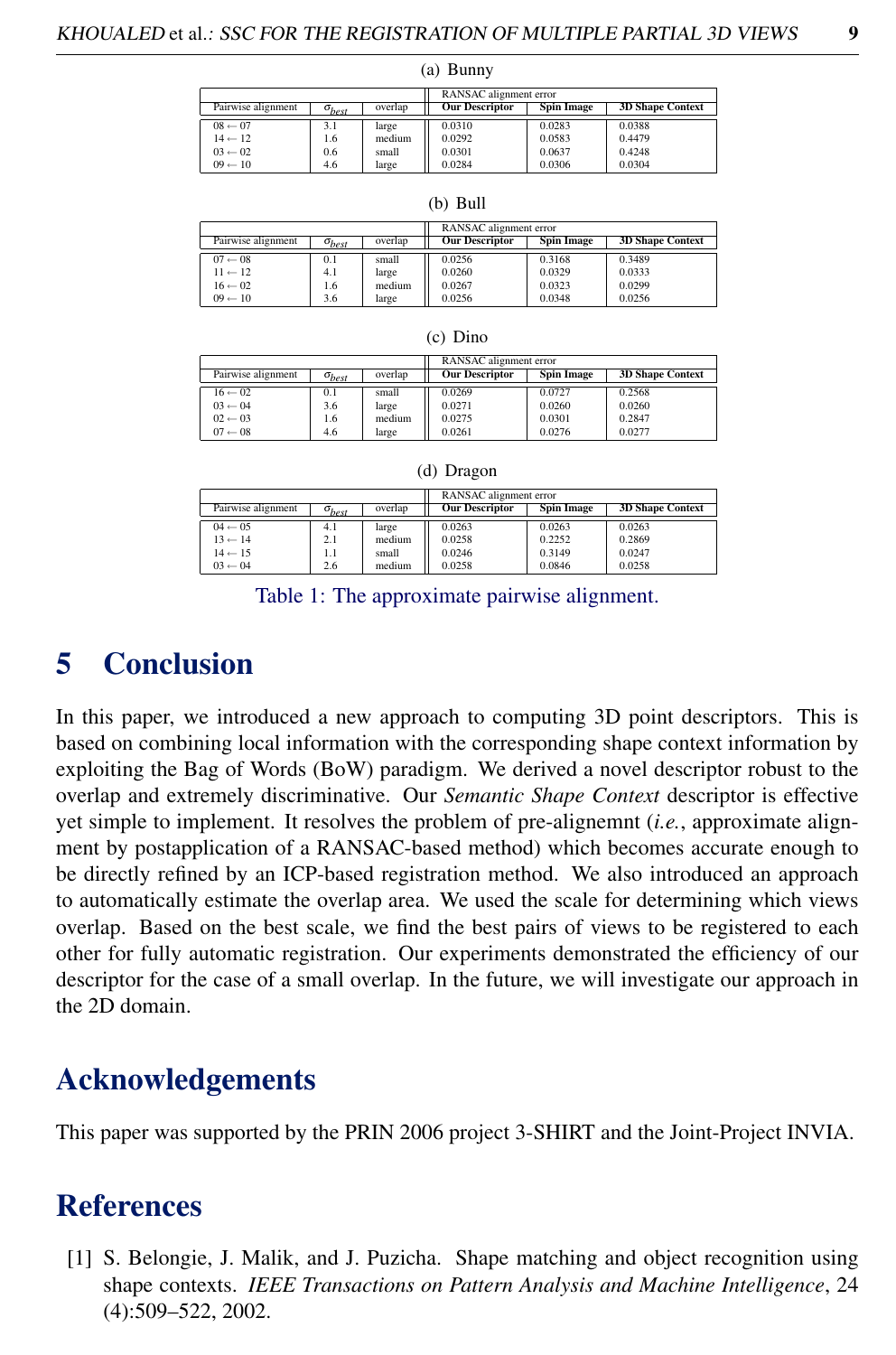

Figure 4: Automatic registration of a set of range images from the Stuttgart Range Image Database. First column shows the set of 16 (plotted in the same reference system) views used to construct each model. Each 3D model is visualized from two opposite angles (second and third columns). The registered models are very accurate.

- <span id="page-9-0"></span>[2] P.J. Besl and H.D. McKay. A method for registration of 3-D shapes. *IEEE Transactions on pattern analysis and machine intelligence*, 14(2):239–256, 1992.
- [3] U. Castellani, M. Cristani, S. Fantoni, and V. Murino. Sparse points matching by combining 3D mesh saliency with statistical descriptors. In *Computer Graphics Forum*, volume 27, pages 643–652. Blackwell Publishing, 2008.
- [4] G. Csurka, C. Dance, L. Fan, J. Willamowski, and C. Bray. Visual categorization with bags of keypoints. In *Workshop on Statistical Learning in Computer Vision, ECCV*, volume 2004, 2004.
- [5] R.O. Duda, P.E. Hart, and D.G. Stork. *Pattern classification*. Wiley New York, 2001.
- [6] M. Fischler. Random Sample Consensus: A Paradigm for Model Fitting With Applications to Image Analysis and Automated Cartography. *Communications of the ACM*, 24(6):381–395, 1981.
- [7] A. Frome, D. Huber, R. Kolluri, T. Bulow, and J. Malik. Recognizing objects in range